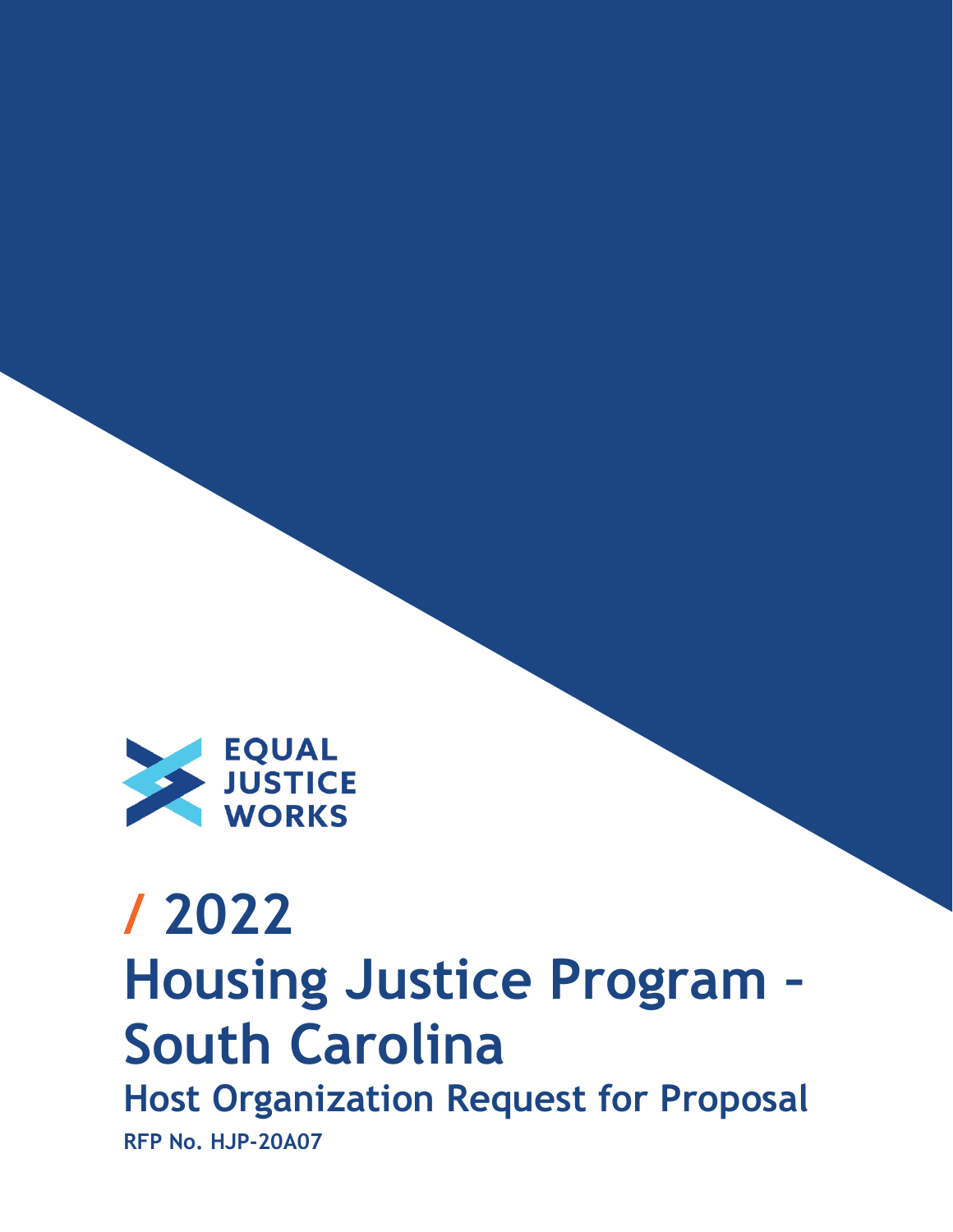#### **Solicitation Release Date: April 4, 2022 Application Deadline: April 29, 2022**

# <span id="page-1-0"></span>**OVERVIEW**

Equal Justice Works invites eligible organizations to submit proposals to participate as **Host Organizations** in Equal Justice Works' 2022 [Housing Justice](https://www.equaljusticeworks.org/news/building-bridges-between-legal-providers-to-disrupt-the-cycle-of-evictions-in-richmond-virginia/) Program in South Carolina. The Housing Justice Program creates Fellowships for qualified attorneys and community organizers to provide free civil legal assistance, conduct community outreach and education, and advocate for improved tenants' protections. The main goal of this program is to disrupt the cycle of evictions and housing instability for low-income tenants by mobilizing lawyers and organizers (Fellows) to catalyze systemic change, including a codified right to counsel for tenants facing eviction. Host Organizations will participate in the Housing Justice Program by hosting one or more Fellows; organizations may apply to host attorney Fellows, organizer Fellows, or a combination of both. Host Organizations are encouraged to coordinate approaches during the RFP stage and implementation of the program.

The 2022 Housing Justice Program will expand the efforts of the 2019 [Housing Justice Program](https://www.equaljusticeworks.org/news/building-bridges-between-legal-providers-to-disrupt-the-cycle-of-evictions-in-richmond-virginia/) from Virginia to South Carolina to help low‐income households avoid eviction and remain stably housed.

Equal Justice Works seeks to allocate approximately **six Fellows in South Carolina: four attorney Fellows** and **two community organizer Fellows** hosted at legal services organizations and community-based organizations beginning on or about August 1, 2022, and ending no later than 24 months after the Fellow's start date and no later than August 31, 2024. These six Fellows will work cooperatively to:

- 1) Provide direct legal assistance including advice, referrals, and full representation to promote housing stability for low-income households, especially tenants in eviction proceedings;
- 2) Build collaborative partnerships with community organizations and provide referrals for wraparound services;
- 3) Engage in outreach including know-your-rights presentations and workshops, legal clinics, and intake events around housing issues; and
- 4) Identify patterns, organize tenants, engage in impact litigation to challenge structural issues, and educate key stakeholders around the causes and consequences of housing instability.

Equal Justice Works, as the nation's largest facilitator of opportunities in public interest law, will support the Fellows and collaborate with the Host Organizations throughout the implementation of the program.

# <span id="page-1-1"></span>HOST ORGANIZATION ELIGIBILITY

All Host Organizations must meet the following criteria to be considered an eligible applicant:

• An established organizational status as defined and described in section 501(c) of Title 26 of the U.S. Internal Revenue Code and exempt from taxation under 501(a) of that title, including tribal nonprofit organizations and institutions of higher education (including tribal institutions of higher education).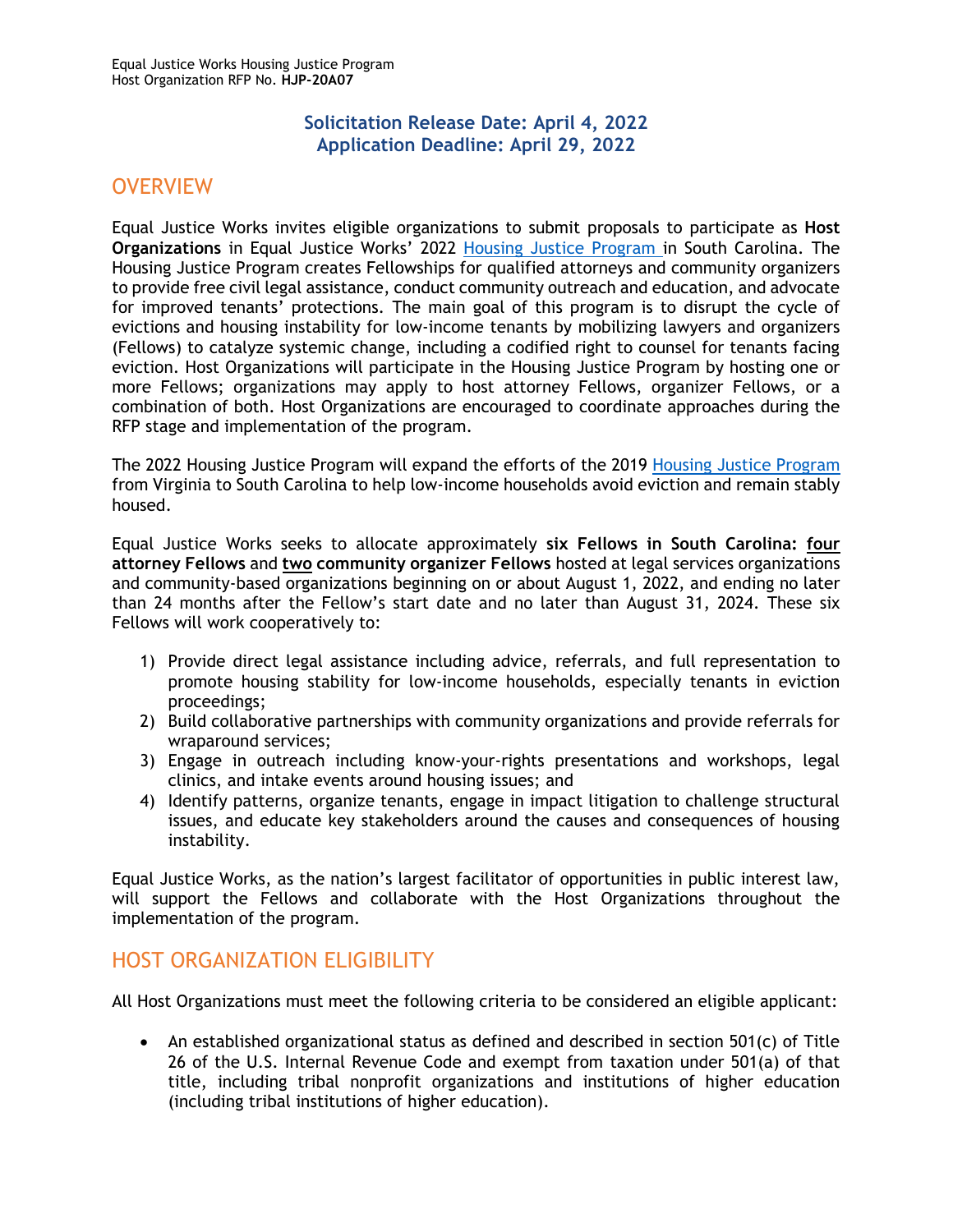- Excluded from the U.S. government 'Specialty Designated Nationals and Blocked Persons List (SDNL)'.
- Must have a valid DUNS number.
- Must have a valid Employer Identification Number.
- Must have a physical facility in one of the following areas in South Carolina:
	- o Charleston
	- o Columbia
	- o Greenville
	- o North Charleston
- Must provide housing stabilization services to low-income households in South Carolina.
	- o Organizations proposing to host **attorney Fellow(s)** must have a demonstrated history of providing legal services to low-income households at risk of eviction or experiencing housing instability.
	- o Organizations proposing to host community **organizer Fellow(s)** must have a demonstrated history of building and supporting community-led campaigns to advocate for change in the area of affordable housing and/or tenants' rights.
- Must also provide a copy of a "Certificate of Good Standing" issued by the State in which they are incorporated, or other State mandated documents proving an active/valid registration and that the organization complies with the legal requirements of the certificate or proffered documents.

# Contact Information

For assistance with any requirements of the solicitation, contact Equal Justice Works at [housingjustice@equaljusticeworks.org.](mailto:housingjustice@equaljusticeworks.org)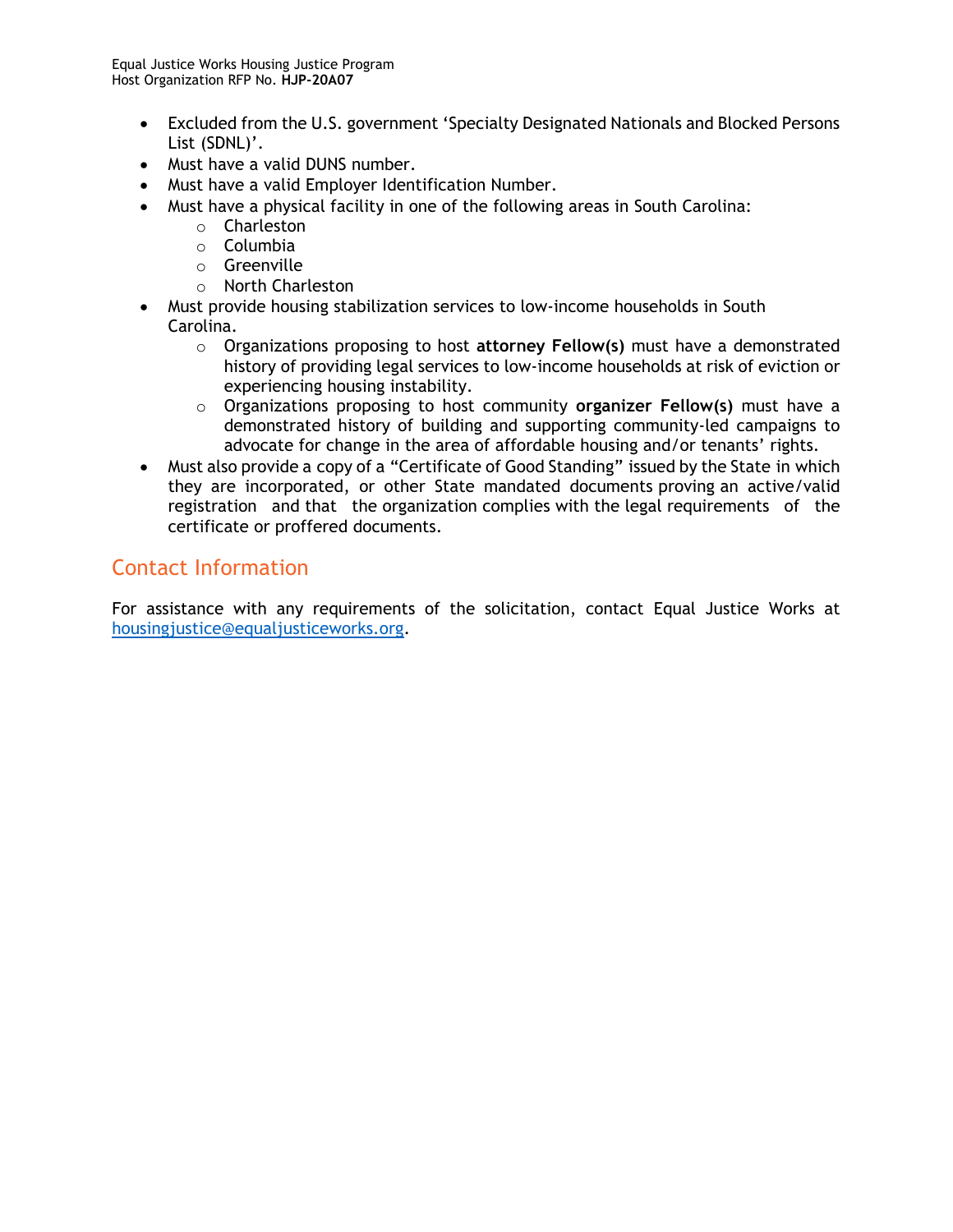# About Equal Justice Works

Equal Justice Works is the nation's largest facilitator of opportunities in public interest law. We bring together an extensive network of law students, lawyers, legal services organizations, and supporters to promote a lifelong commitment to public service and equal justice. Following their Fellowships, more than 85% of our Fellows remain in public service positions, continuing to pursue equal justice for underserved communities across the country.

Our issue-specific Fellowship programs enable aspiring and committed public interest lawyers to jump right in and serve communities in need of legal assistance and be part of a larger cohort and community of practice facilitated by Equal Justice Works. Our Fellowship Programs range in geography and issue areas, and address housing, disaster resilience, elder abuse, immigration, and the unmet legal needs of veterans and crime victims.

Equal Justice Works is committed to building a community of staff, board members, Fellows, law students, and public service community whose behaviors align with our mission regarding diversity, inclusion, equity, and justice. We believe that harnessing the power of our differences and breaking down barriers to opportunities are critical in ensuring that these values remain at the forefront of our work. We strongly believe that we must lead from within. Equal Justice Works creates an environment where staff at all levels are heard, respected, and valued.

For more information, please visit [www.equaljusticeworks.org.](http://www.equaljusticeworks.org/)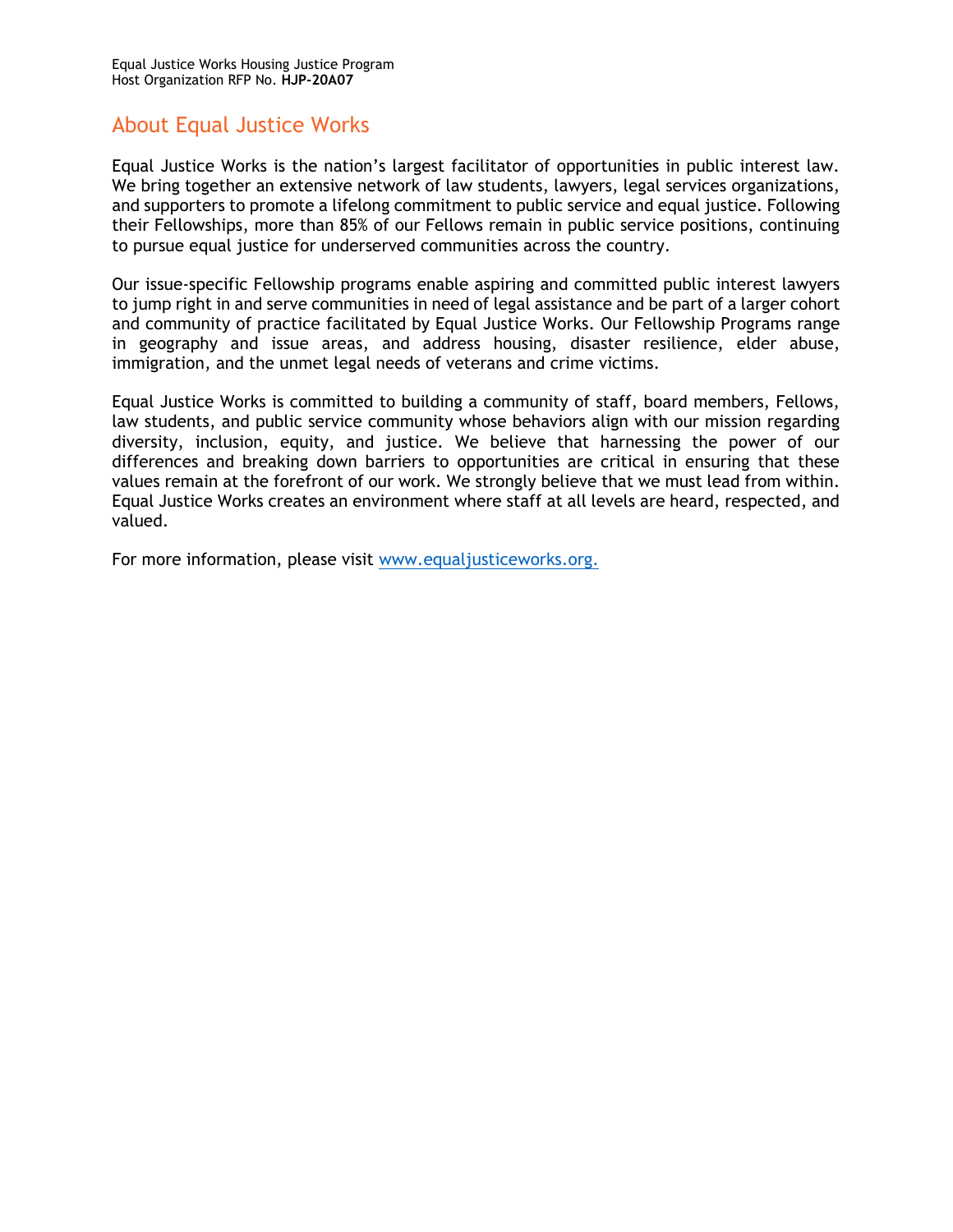# Contents

| 1. |                                                                          |
|----|--------------------------------------------------------------------------|
| А. |                                                                          |
| В. |                                                                          |
| C. |                                                                          |
| D. |                                                                          |
| Ε. |                                                                          |
| F. |                                                                          |
| G. |                                                                          |
| Η. |                                                                          |
| I. |                                                                          |
| 2. |                                                                          |
| А. |                                                                          |
| B. |                                                                          |
|    | (1)                                                                      |
|    | (2)                                                                      |
|    | (3)                                                                      |
| C. |                                                                          |
| D. |                                                                          |
| 3. |                                                                          |
| А. |                                                                          |
| B. |                                                                          |
| C. |                                                                          |
| D. |                                                                          |
| Е. |                                                                          |
|    | (1)                                                                      |
|    | (2)                                                                      |
|    | (3)                                                                      |
|    |                                                                          |
|    | (5) Certifications - Certification for Data Privacy (see Appendix 5)  10 |
| F. |                                                                          |
|    |                                                                          |
|    |                                                                          |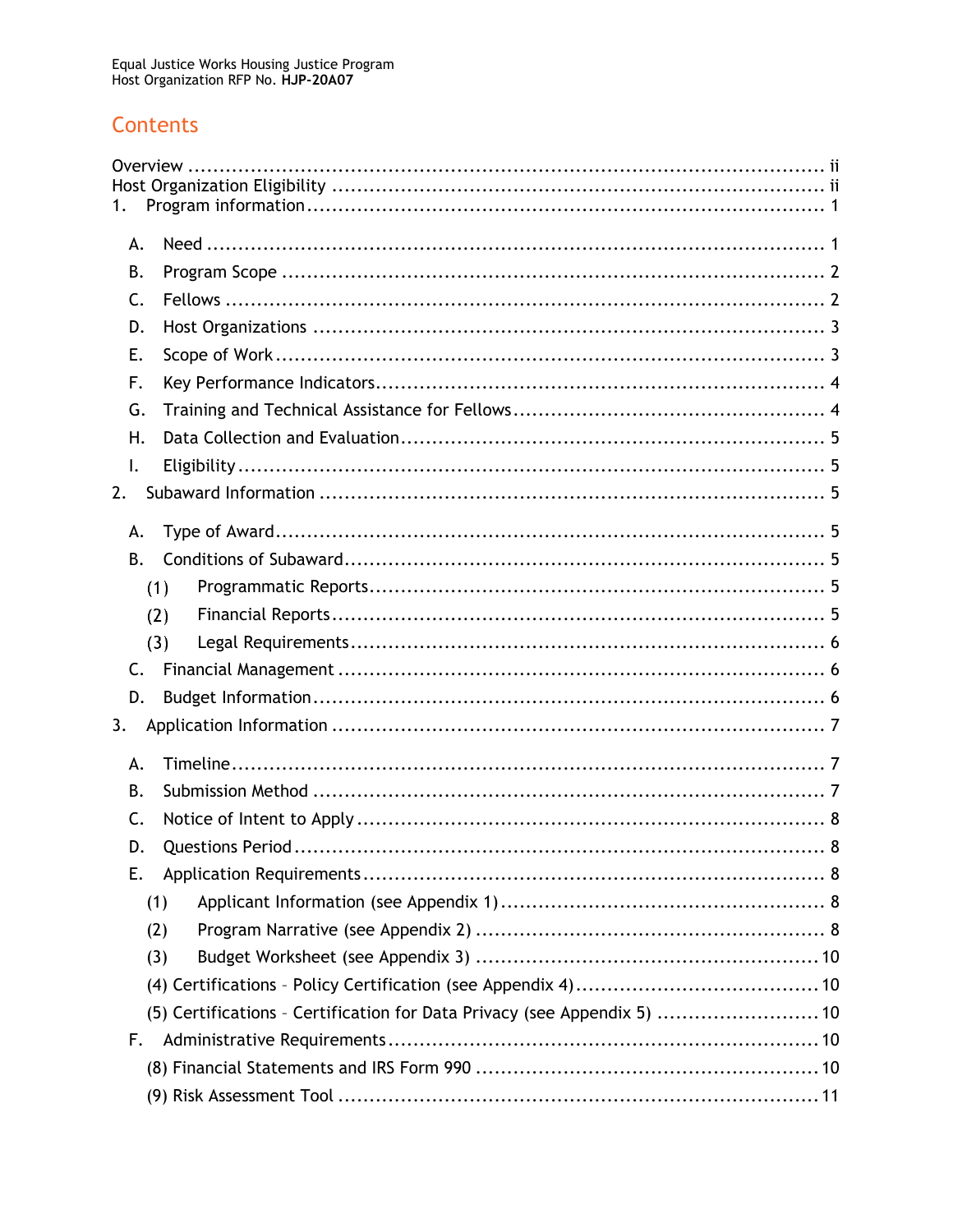| 4.                                                                                   |     |                                                                                |  |  |  |  |
|--------------------------------------------------------------------------------------|-----|--------------------------------------------------------------------------------|--|--|--|--|
|                                                                                      | А.  |                                                                                |  |  |  |  |
|                                                                                      | В.  |                                                                                |  |  |  |  |
|                                                                                      | C.  |                                                                                |  |  |  |  |
| 5.                                                                                   |     |                                                                                |  |  |  |  |
| List of Appendices required to be submitted in response to this RFP. See application |     |                                                                                |  |  |  |  |
|                                                                                      |     |                                                                                |  |  |  |  |
|                                                                                      | (1) |                                                                                |  |  |  |  |
|                                                                                      | (2) |                                                                                |  |  |  |  |
|                                                                                      | (3) |                                                                                |  |  |  |  |
|                                                                                      | (4) |                                                                                |  |  |  |  |
|                                                                                      | (5) |                                                                                |  |  |  |  |
|                                                                                      | (6) | Sample Fellow Job Description (reference document; no submission required)  12 |  |  |  |  |
|                                                                                      | (7) | Equal Justice Works Standard Grant Award Conditions for Non-Federal Grants     |  |  |  |  |
|                                                                                      |     | Due May 27, 2022, following receipt of Conditional Approval Letter  12         |  |  |  |  |
|                                                                                      | (8) |                                                                                |  |  |  |  |
|                                                                                      | (9) |                                                                                |  |  |  |  |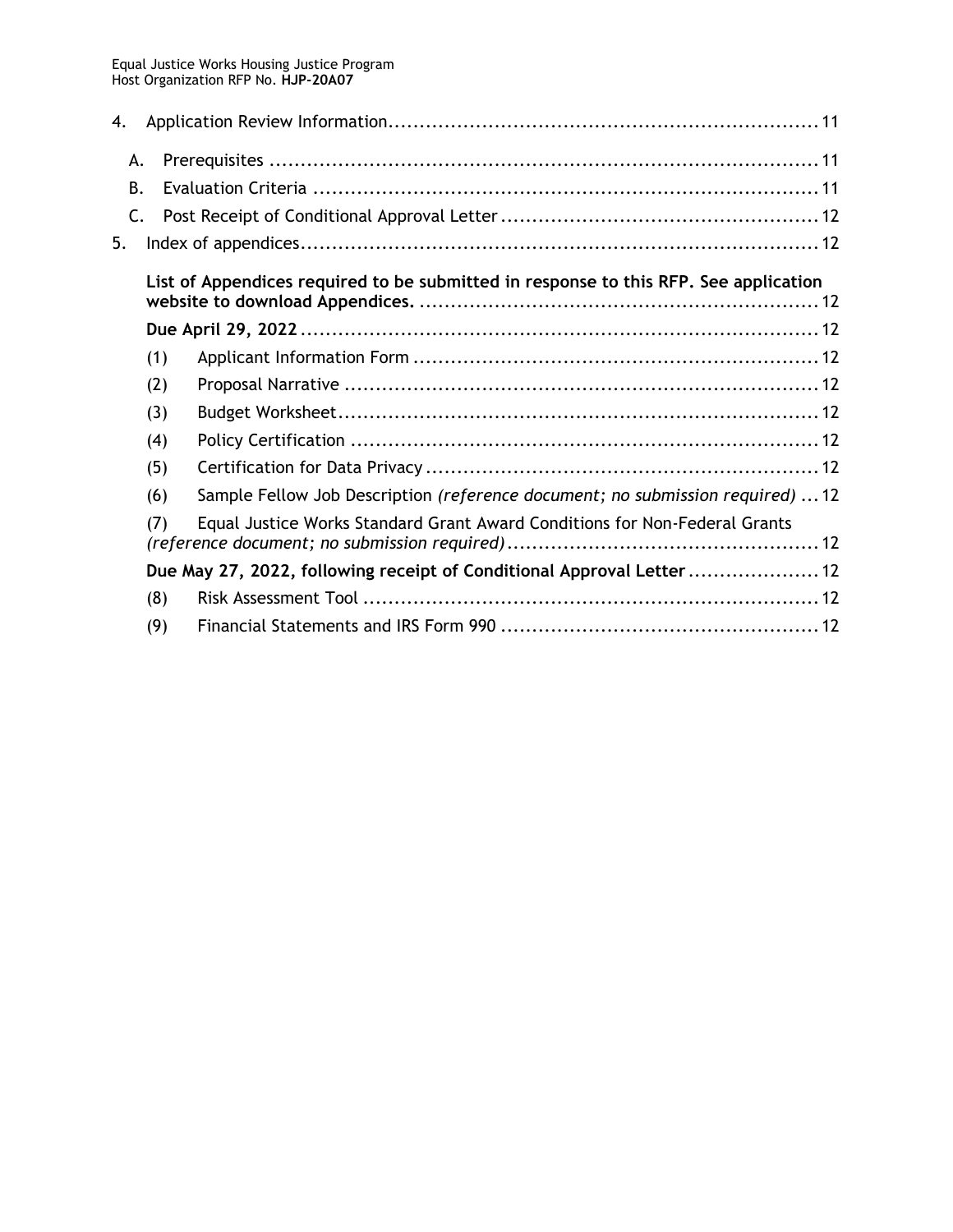## <span id="page-6-0"></span>1. PROGRAM INFORMATION

#### <span id="page-6-1"></span>**A. Need**

Housing is a fundamental human need, determining access to quality food, education, employment, mental and physical health, and more. The loss of a home through eviction destabilizes families, creating homelessness, disrupting children's education, and causing or exacerbating chronic health issues. In 2016, analysis of eviction data for South Carolina found that, on average, there were [112 evictions per day](https://evictionlab.org/map/#/2016?geography=states&bounds=-166.508,11.232,-51.14,61.209&type=er&locations=45,-80.897,33.943) and the statewide eviction rate of 8.87 percent was more than six percentage points above the national average. In Charleston, SC the number of eviction filings declined after local and federal moratoria but [started to rise](https://evictionlab.org/eviction-tracking/charleston-sc/?msclkid=423d01c9aea011ec977e7a1e0ffd4171) in [September 2021](https://evictionlab.org/eviction-tracking/charleston-sc/?msclkid=423d01c9aea011ec977e7a1e0ffd4171) once they were lifted. The rising cost of housing and landlord-friendly state laws contribute to an increase in eviction rates and involuntary displacement of families. Once a household has been evicted, the struggle to find new housing snowballs, as landlords and property managers frequently screen for past evictions when determining whether to accept new tenants.

In 2022, Equal Justice Works is expanding the Housing Justice Program to South Carolina to help low‐income households avoid eviction and remain stably housed. The first cohort of Housing Justice Program Fellows, who served from 2019 to 2021, focused primarily on Richmond, VA, which was ranked as the second top evicting city in the country by [Eviction Lab](https://evictionlab.org/rankings/#/evictions?r=United%20States&a=0&d=evictionRate&lang=en) in 2016. Before the pandemic, South Carolina was already dealing with a long-term housing crisis. In 2016, the Eviction Lab found North Charleston to be the city with highest eviction rate in the country. Since then, the eviction rate has climbed from [19% to 25.7% in 2019,](https://www.marketplace.org/2021/10/04/in-south-carolina-town-tenants-feel-effects-of-expired-eviction-moratorium/?msclkid=39b90e17a9fb11ecabd35b57dc737bf1) and the situation continues to worsen since the pandemic. Tenants struggling as a result of the pandemic have been challenged to secure financial relief through the \$271 million in federal emergency rental assistance awarded to South Carolina; as of January 2022 [only a quarter of that money was](https://www.msn.com/en-us/news/us/south-carolina-has-the-most-evictions-in-the-country-but-it-s-only-doled-out-a-quarter-of-the-271-million-in-pandemic-aid-for-renters-it-got-from-the-federal-government/ar-AASFIH3?msclkid=c666e1f9aaae11ecb44817b47c8ce877)  given out, [leading to more evictions](https://www.msn.com/en-us/news/us/south-carolina-has-the-most-evictions-in-the-country-but-it-s-only-doled-out-a-quarter-of-the-271-million-in-pandemic-aid-for-renters-it-got-from-the-federal-government/ar-AASFIH3?msclkid=c666e1f9aaae11ecb44817b47c8ce877) in the state. A needs assessment was distributed by Equal Justice Works in February 2022 to further interpret the need for housing assistance in South Carolina. The results indicate that the top three most prevalent issues are housing supply, eviction, and homelessness. Respondents also indicated households experiencing housing instability do not have adequate access to emergency legal, mortgage, or rental assistance.

Attorneys play a critical role in helping families access and retain stable, affordable housing. Attorneys can prevent or delay an eviction, enforce habitability standards, work to ensure an eviction does not appear on a tenant's record, overcome barriers to public housing eligibility, assist with obtaining relocation services, and get a client's rent adjusted under income-limited programs. Recent studies have produced ample evidence that tenants with legal representation are far more likely to avoid eviction than those without legal counsel. Beyond helping individuals in moments of crisis, legal intervention is also critical to disrupt the detrimental cycles that evictions trigger in communities. In addition to attorneys, community organizers play an important role in connecting community members with legal services, building partnerships between legal service organizations and community partners, and sharing valuable resources and information with community members. Housing organizers help build trust in the community and mobilize the community to support systemic change.

To confront the crisis of eviction, Equal Justice Works created the Housing Justice Program to provide immediate legal assistance to those experiencing housing instability, and advance longterm, systemic reforms to address the underlying inequities.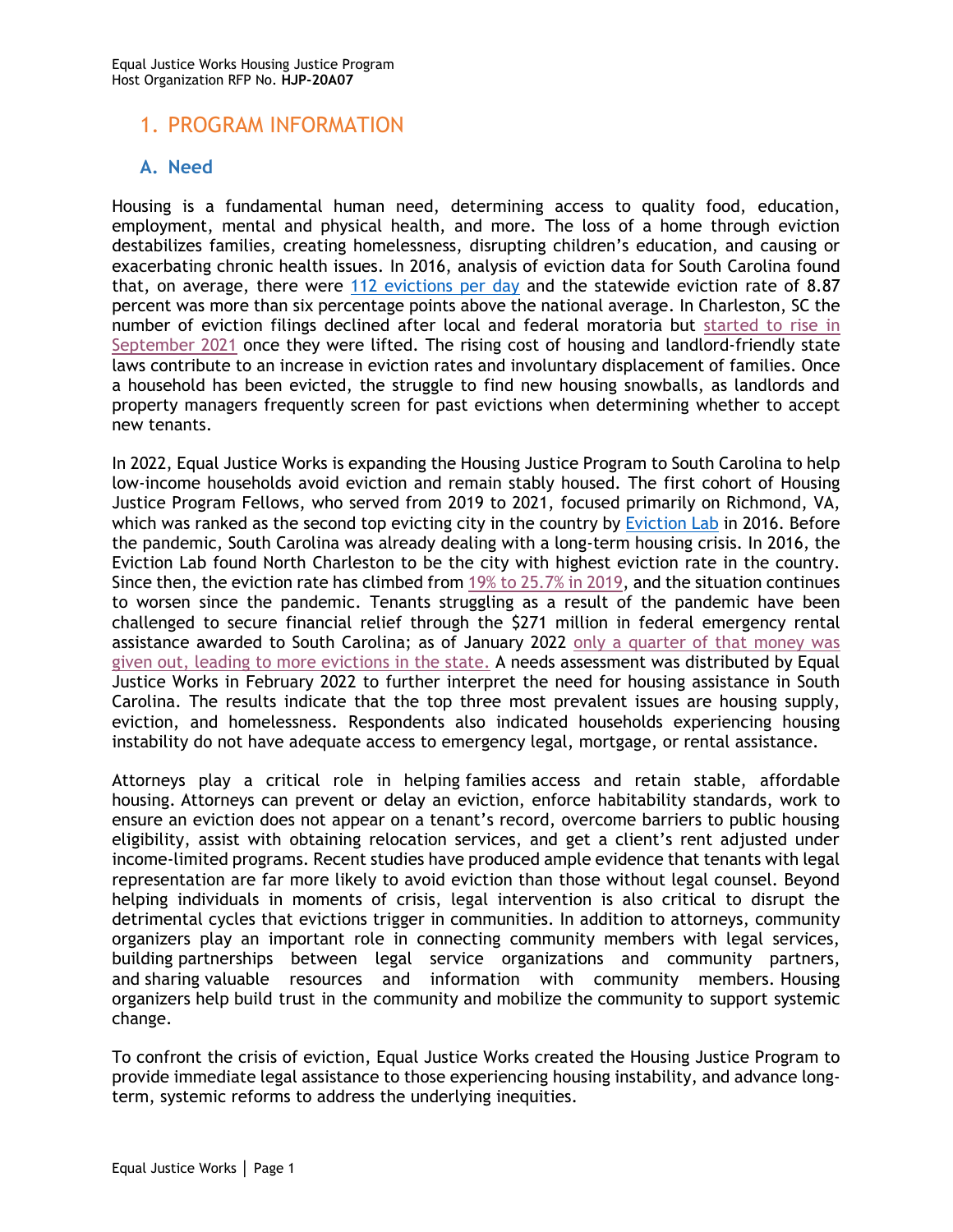#### <span id="page-7-0"></span>**B. Program Scope**

In 2018, with a three-year grant from The JPB Foundation, Equal Justice Works launched the first cohort of the [Housing Justice Program,](https://www.equaljusticeworks.org/news/building-bridges-between-legal-providers-to-disrupt-the-cycle-of-evictions-in-richmond-virginia/) which mobilized lawyers and organizers ("Fellows") at Host Organizations in the Greater Richmond Region of Virginia to provide legal services, education, and community organizing to help people in low-income communities fight evictions and champion for systems change. In two years of operation (2019-2021), Fellows successfully moved the needle on housing stability by preventing more than 4,000 tenants from being evicted and conducting education and outreach efforts for more than 40,000 people. Most critically, the legal services organizations hosting our Fellows confirmed that the Housing Justice Program helped generate momentum for tenants to have the right to be represented by counsel in eviction cases – something that seemed inconceivable in Richmond just two years earlier.

The 2022 Housing Justice Program will mobilize approximately 30 Fellows in Virginia, South Carolina, and Maryland. At least six of these Fellows – four lawyers and two organizers – will be placed at eligible Host Organizations in South Carolina for 24 months. Equal Justice Works, Host Organizations, Fellows, and other partners will cooperate and identify ways to collaboratively advance the program.

Host Organizations will receive subawards from Equal Justice Works that include Fellows' salary and fringe, and Host Organization support costs. Fellows will receive, from Equal Justice Works and its partners, customized legal and professional development trainings and other specialized resources designed to support their Fellowship activities.

#### <span id="page-7-1"></span>**C. Fellows**

Equal Justice Works' 2022 Housing Justice Program will support four Attorney Fellows and two Organizer Fellows in South Carolina starting on or about August 1, 2022, and ending no later than 24 months from the Fellow's start date, and no later than August 31, 2024. Fellows will work as full-time employees of their Host Organizations and receive the salary and benefits determined by the Host Organization in accordance with its policies and pay scale.

Host Organizations are responsible for recruiting and competitively selecting qualified Fellows. Fellow candidates will apply directly to Host Organizations of their interest. Equal Justice Works will support the recruitment by providing a sample job descriptions template (Appendix 6) and marketing the opportunities nationwide through its networks.

**Attorney Fellow**s: Host Organizations may propose to host up to two attorney Fellows. Attorney Fellows must be licensed and admitted to practice in the applicable jurisdiction. Organizations proposing to host one or more attorney Fellows must have a managing attorney as a designated supervisor of the Fellow(s).

**Organizer Fellows:** Host Organizations may propose to host up to two organizer Fellows each.

Please see the "[Scope of Work](#page-8-1)" section below for all the activities and responsibilities associated with the fellowship.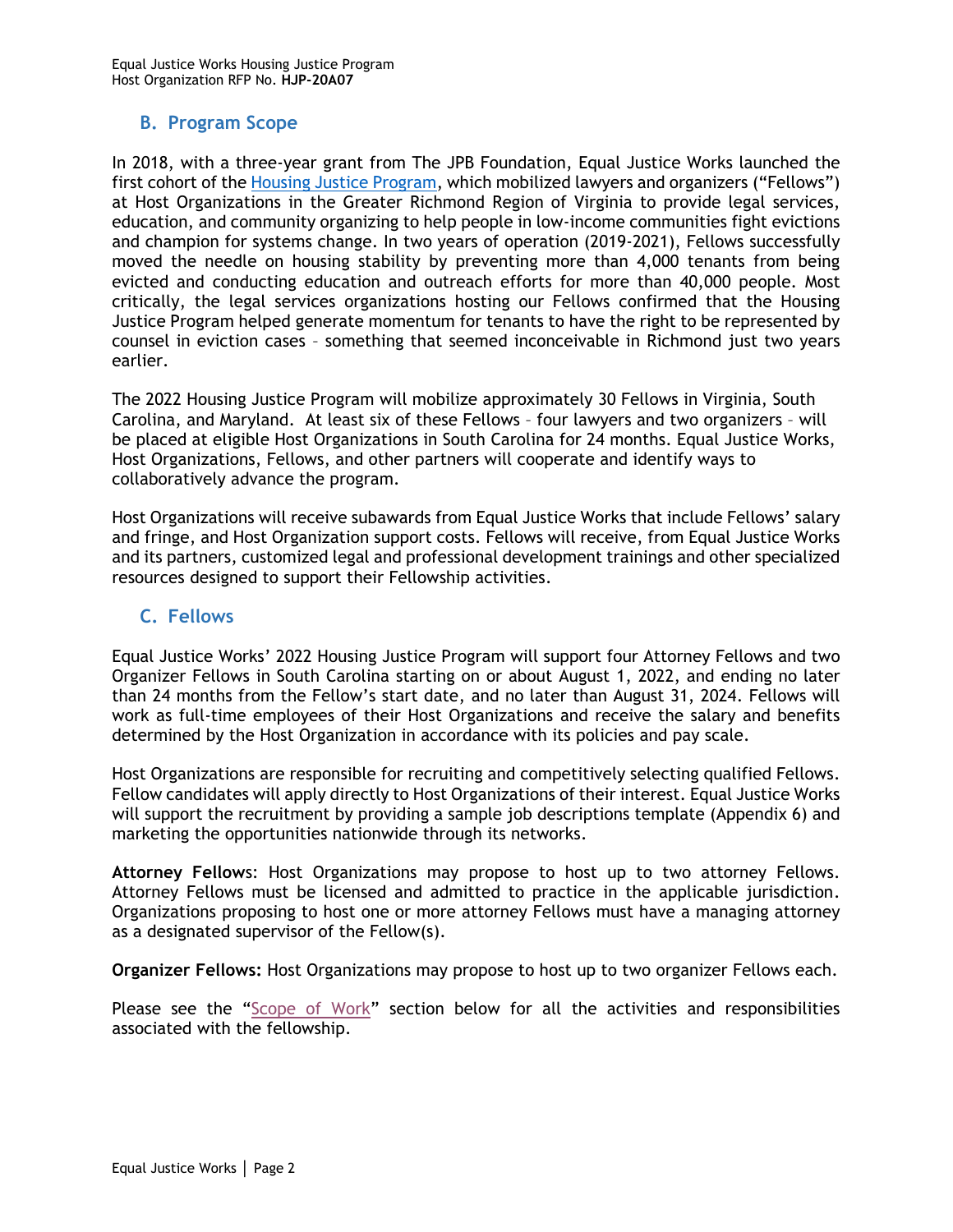#### <span id="page-8-0"></span>**D. Host Organizations**

A successful Fellowship project requires dedicated support from the Host Organization and a supervisor with adequate subject matter expertise committed to the success of the Fellow and the project. Host Organizations must prove how promoting housing stability for low-income households is an integral part of their organization and how the Fellow(s) will contribute to the organization's capacity. Host Organizations must also demonstrate their capacity to provide adequate supervision, mentoring, and training for the Fellows. Adequate supervision would involve regular in-person and virtual meetings with the Fellow, and ongoing oversight and support for legal cases as well as outreach and education activities. Supervisors are expected to participate in a limited number of calls with Equal Justice Works and training events to build an integrated support system for Fellows and ensure an effective information flow.

Host Organizations and Fellows must work in collaboration with each other and Equal Justice Works to coordinate efforts to provide direct services, strategic partnership and coalition building, outreach and education, and to reduce systemic barriers to housing stability.

During the Fellowship period, Equal Justice Works will monitor the Host Organizations' capacities and Fellows' activities to fulfill its subrecipient monitoring responsibilities and to provide technical assistance as needed. At the start of the program, Equal Justice Works will host a virtual orientation for selected Host Organizations and their designated key personnel, which will cover programmatic, financial, and administrative requirements for this program.

#### <span id="page-8-1"></span>**E. Scope of Work**

Housing Justice Program Fellows will engage in a range of **core services** based on the needs of the communities to be served and Host Organizations' capabilities and/or restrictions. Fellows at the same Host Organizations may focus on the same or complimentary core services. Fellows must engage in one or more of the following activities:

- 1) **Direct Legal Services:** Fellows provide direct legal assistance including advice, referrals, and full representation for tenants in eviction proceedings and on other housing-related matters. Fellows may provide holistic legal services promoting long term housing stability for low-income households.
- 2) **Resident Services:** Fellows build collaborative partnerships with community organizations to provide referrals for wraparound services for low-income households. Fellows will also provide referrals to their peers in the Cohort as they identify individuals with emergency housing needs.
- 3) **Outreach and Education:** Fellows engage in a wide variety of outreach and education activities including, but not limited to: conducting "know your rights" education for tenants; engaging tenants in Town Halls for a more intensive look into renter problems and desired solutions; door knocking in high-eviction communities; and providing community legal education to both tenant and landlord groups (virtually and in-person).
- 4) **Community Organizing:** Fellows will identify patterns, organize tenants, develop leaders, engage in impact litigation and education to challenge structural issues, and execute campaign strategies to build tenant power and win policy changes that advance tenant protections.

Each Fellow's project plan should be responsive to their organizational circumstances and community needs. All Fellows are required to work cooperatively and symbiotically to advance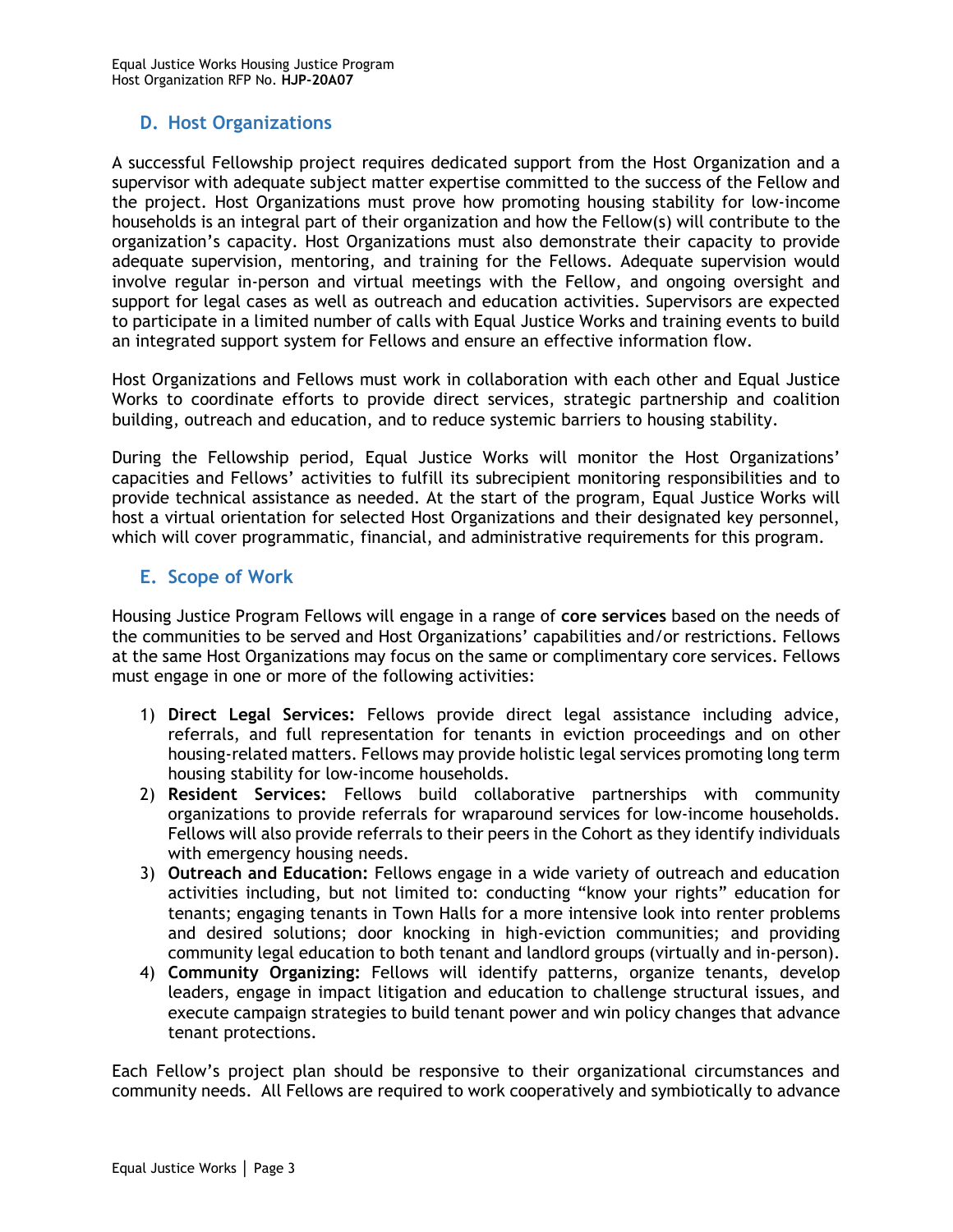the goals of the Housing Justice Program, including promoting a right to counsel in eviction cases in South Carolina, to the extent permitted by organizational policies and restrictions.

As subrecipients of Equal Justice Works, Host Organizations have the primary responsibility to ensure that the Fellows employed at their organizations perform the applicable activities under adequate supervision, participate in the training and technical assistance programs, and fulfill the data collection and reporting requirements using the key performance indicators below.

#### <span id="page-9-0"></span>**F. Key Performance Indicators**

During the Fellowship period, the Host Organizations will be required to collect and report on data responsive to the Housing Justice Program Performance Indicators below, and any additional data required in the programmatic report or identified by the Host Organization.

| <b>Housing Stability Metrics</b>             | # of individuals receiving direct legal services                                     |  |  |
|----------------------------------------------|--------------------------------------------------------------------------------------|--|--|
| <b>Housing Stability Metrics</b>             | # of households receiving resident services (1:1 outreach and<br>resource referrals) |  |  |
| <b>Housing Stability Metrics</b>             | # of outreach/educational presentations/ trainings conducted                         |  |  |
| <b>Housing Stability Metrics</b>             | # of individuals attending presentations                                             |  |  |
| Systems Change & Capacity<br><b>Building</b> | # of stakeholders/organizations engaged to advance shared<br>priorities              |  |  |
| Systems Change & Capacity<br><b>Building</b> | # of policies leveraged or influenced                                                |  |  |
| Systems Change & Capacity<br><b>Building</b> | # of media hits per month                                                            |  |  |
| Systems Change & Capacity<br><b>Building</b> | # of impacted people engaged in policy change discussions                            |  |  |

### <span id="page-9-1"></span>**G. Training and Technical Assistance for Fellows**

The Housing Justice Program provides specialized training and technical assistance (TTA) and other engagement opportunities to its Fellows to enhance their legal and leadership skills and achieve greatest impact. The TTA program includes the components described below. Fellows are required to participate in the Housing Justice Program TTA program and engage in peer-topeer learning and collaboration with other Fellows

- Kick-off Training: During the first month of the Fellowship, the Fellows will participate in a virtual, interactive kick-off training that will orient them to fundamentals needed to begin their Fellowship.
- Conferences: The Fellows will attend the annual Equal Justice Works Leadership Development Training in fall of 2022 (virtually if applicable) and 2023, to develop skills as public interest attorneys and leaders.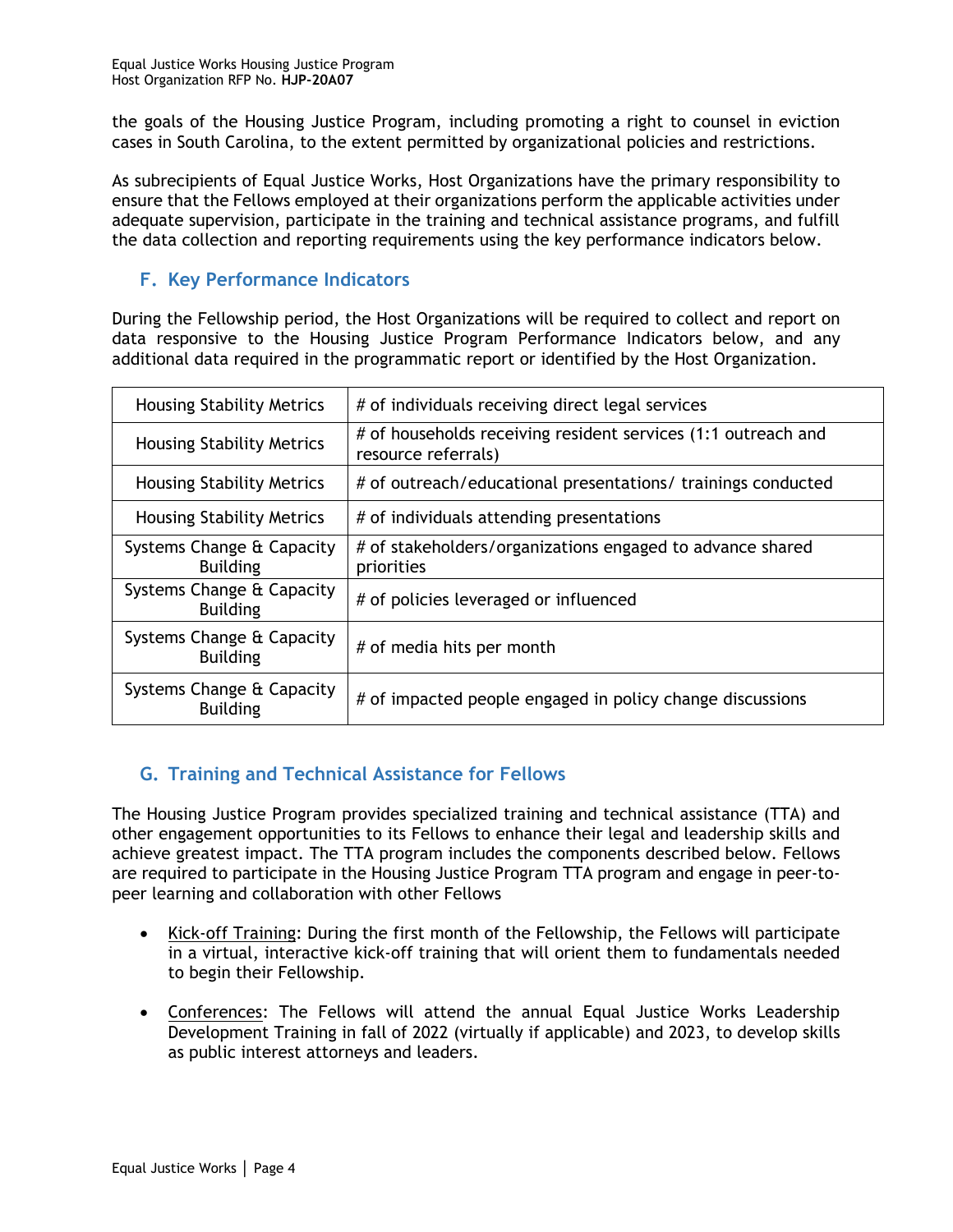- Ongoing Assisted TTA: The Fellows will participate in regular calls that alternate between (1) substantive legal training webinars related to housing issues and (2) professional development and participatory Fellows' calls on topics responsive to the Fellows' interests and needs.
- Final Learning Event: Within the last three months of the Fellowship, the Fellows will participate in a virtual final learning event to solidify the experience and sustain the benefits of the program.

In addition to the TTA program described above, Equal Justice Works offers free membership to Practicing Law Institute with free access to numerous CLE programs.

#### <span id="page-10-0"></span>**H. Data Collection and Evaluation**

To help build the evidence base to demonstrate the need and impact of the program and to support ongoing monitoring, Host Organizations will be required to track and report standard data on service delivery. Equal Justice Works will also collect program reflection data from Host Organizations, such as lessons learned and anonymized client stories to show impact.

In addition, Equal Justice Works may partner with an independent evaluator to conduct a program evaluation. Host Organizations and Fellows are expected to cooperate and share appropriate data in support of the evaluation project.

#### <span id="page-10-1"></span>**I. Eligibility**

For applicant eligibility as a host organization, click [here.](#page-1-1)

For Fellow eligibility, see [Section 1.C. Program Information -](#page-7-1) Fellows.

<span id="page-10-2"></span>2. SUBAWARD INFORMATION

#### <span id="page-10-3"></span>**A. Type of Award**

Equal Justice Works intends to issue individual subawards to selected Host Organizations for the performance of this program. Selected Host Organizations will be subrecipients of Equal Justice Works.

#### <span id="page-10-4"></span>**B. Conditions of Subaward**

Host Organizations will be required to comply with the following conditions in addition to performing the scope of work.

#### <span id="page-10-5"></span>(1) Programmatic Reports

Host Organizations will be required to submit semiannual programmatic progress reports throughout the period of performance to Equal Justice Works.

#### <span id="page-10-6"></span>(2) Financial Reports

Host Organizations will be required to submit quarterly financial reports and supporting documentations to Equal Justice Works.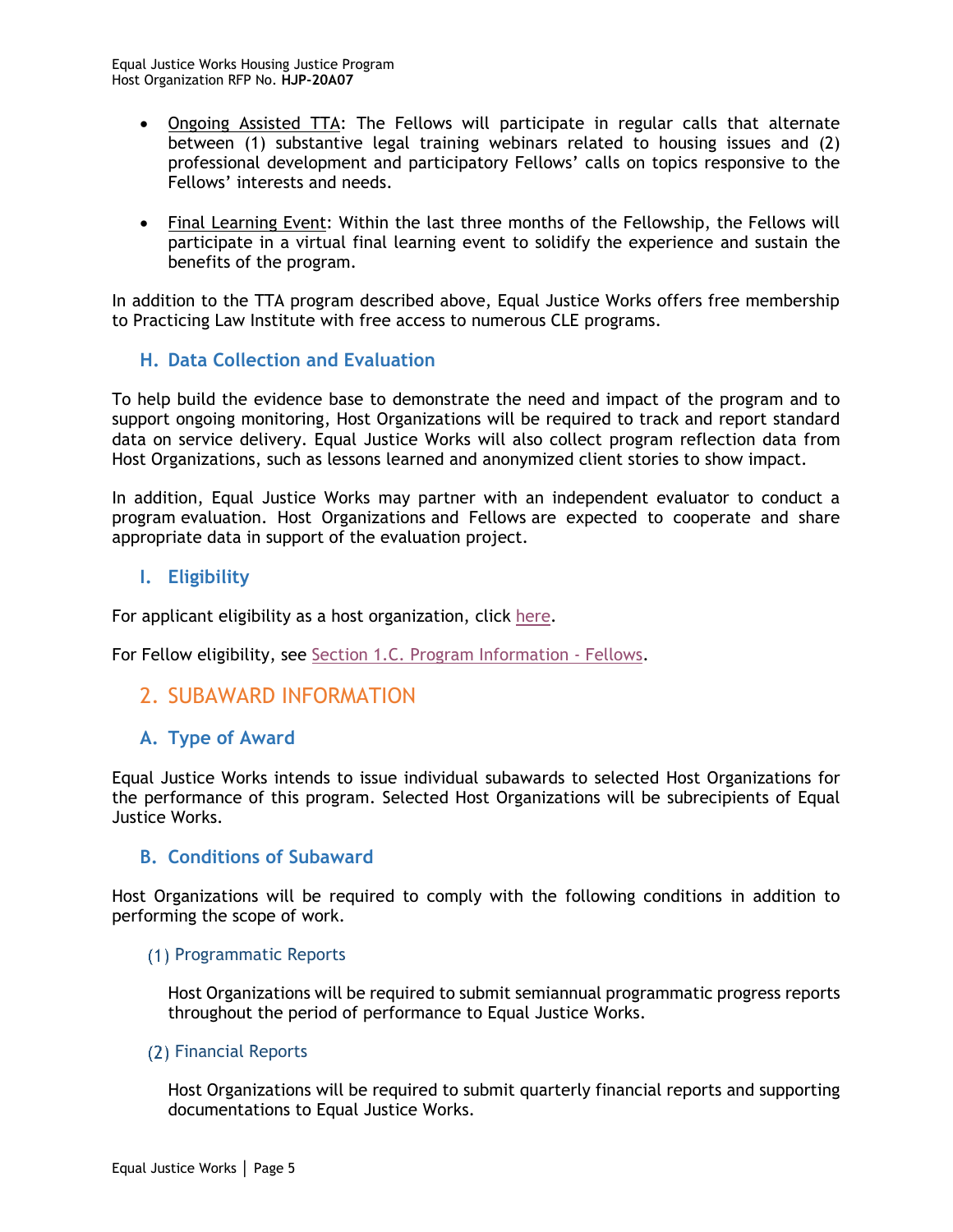#### <span id="page-11-0"></span>(3) Legal Requirements

Host Organizations must adhere to all the terms and conditions contained within the subaward agreement.

#### <span id="page-11-1"></span>**C. Financial Management**

Equal Justice Works adheres to the [Generally Accepted Accounting Principles](https://files.fasab.gov/pdffiles/2020_fasab_handbook.pdf) (GAAP) and expects Host Organizations applying to this RFP to follow the same.

#### <span id="page-11-2"></span>**D. Budget Information**

Subaward amounts are budgeted based on the direct program costs of a Fellow and include the following budget categories:

- **Attorney Fellows:**
	- o **Salary:** the subaward includes a salary contribution payment of up to \$50,000  $\overline{per}$  Attorney Fellow/per year with a 3% increase in the 13<sup>th</sup> month of the Fellowship. The Host Organization must comply with its internal salary scale. Where the Host Organization's salary scale provides for an annual salary greater than \$50,000 for an equivalent full-time staff attorney position, the Host Organization must supplement the Fellow's salary payment.
	- o **Benefits:** the subaward includes up to \$6,000 per Fellow/per year towards benefits expenses that include FICA, workers' compensation, healthcare, retirement benefits, or other host organization approved benefits (please specify in the budget template).

#### • **Organizer Fellows:**

- o **Salary:** the subaward includes a salary contribution payment of up to \$40,000 per Organizer Fellow/per year with a 3% increase in the 13<sup>th</sup> month of the Fellowship. The Host Organization must comply with its internal salary scale. Where the Host Organization's salary scale provides for an annual salary greater than \$40,000 for an equivalent full-time staff position, the Host Organization must supplement the Fellow's salary payment.
- o **Benefits:** the subaward includes up to \$4,000 per Organizer Fellow/per year, towards benefits expenses that include FICA, workers' compensation, healthcare, retirement benefits, or other host organization approved benefits (please specify in the budget template).
- **Host Organization Support**: the subaward includes additional support costs to cover other allowable, reasonable, and allocable direct program support costs associated with mentorship of the Fellows' activities up to \$7,000 per Host Organization per year.

The subaward budget does not include the following: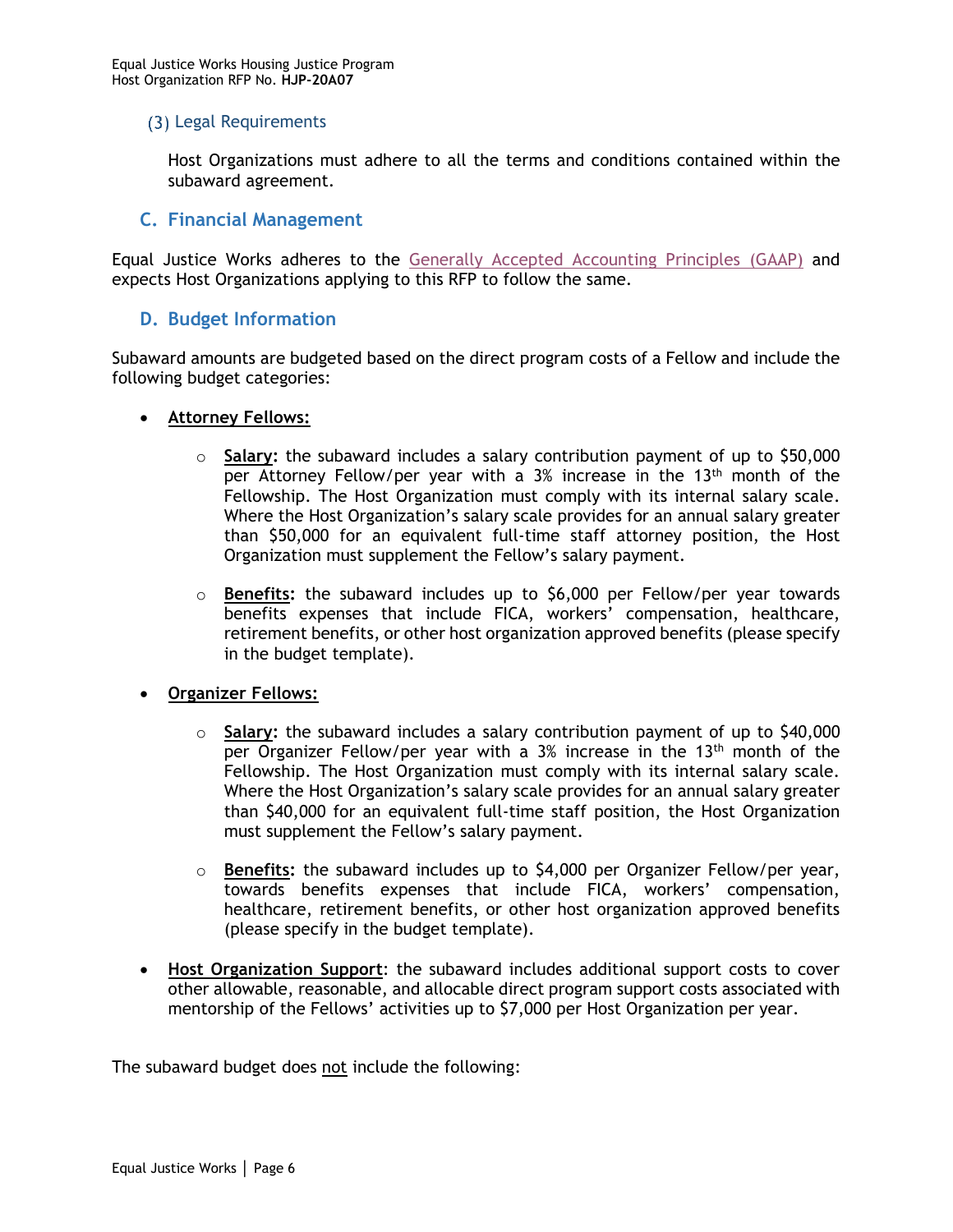- In-person Training Travel: Travel expenses (transportation, lodging, and meals) for Equal Justice Works Leadership Development Trainings will be paid directly by Equal Justice Works and will not be part of the subawards.
- Pre-award Costs: Equal Justice Works shall not be obligated to pay any cost incurred by the applicant in the preparation and submission of an application in response to this solicitation.

# <span id="page-12-0"></span>3. APPLICATION INFORMATION

#### <span id="page-12-1"></span>**A. Timeline**

The timeline listed below represents the current projection and is subject to slight modifications.

- **April 4, 2022**: Solicitation released.
- **April 7, 2022**: Informational webinar, 2pm EST, click to [register.](https://us02web.zoom.us/webinar/register/WN_o3D6F2pBSWyO7B7cZbv-KQ) The event will be recorded and available after this date.
- **April 11, 2022:** Host Organizations submit notice of intent to apply survey [linked here](https://www.surveymonkey.com/r/J268W95) (survey will take no more than 5 minutes to complete)
- **April 20, 2022:** Questions about solicitation are due to Equal Justice Works.
- **April 25, 2022:** Responses to questions sent out.
- **April 29, 2022**: Applications are due.
- **May 6, 2022**: Selected applicants receive Conditional Approval Letters; subawards are contingent on satisfactory submission of the Risk Assessment Tool and Financial Statements and IRS Form 990.
- **May 27, 2022:** Selected applicants submit Financial Statements and IRS Form 990, and the Risk Assessment Tool.
- **July 15, 2022:** Subawards are executed.
- **August 2022**: Fellows begin their service (if applicable).
- <span id="page-12-2"></span>**B. Submission Method**

**Eligible applications must be submitted by Friday, April 29, 2022, 11:59 p.m. Eastern Standard Time** via email to [housingjustice@equaljusticeworks.org.](mailto:housingjustice@equaljusticeworks.org) If you encounter any technical difficulties or require any accommodation in the application submission method, please reach out to Laura Roach at [lroach@equaljusticeworks.org.](mailto:lroach@equaljusticeworks.org)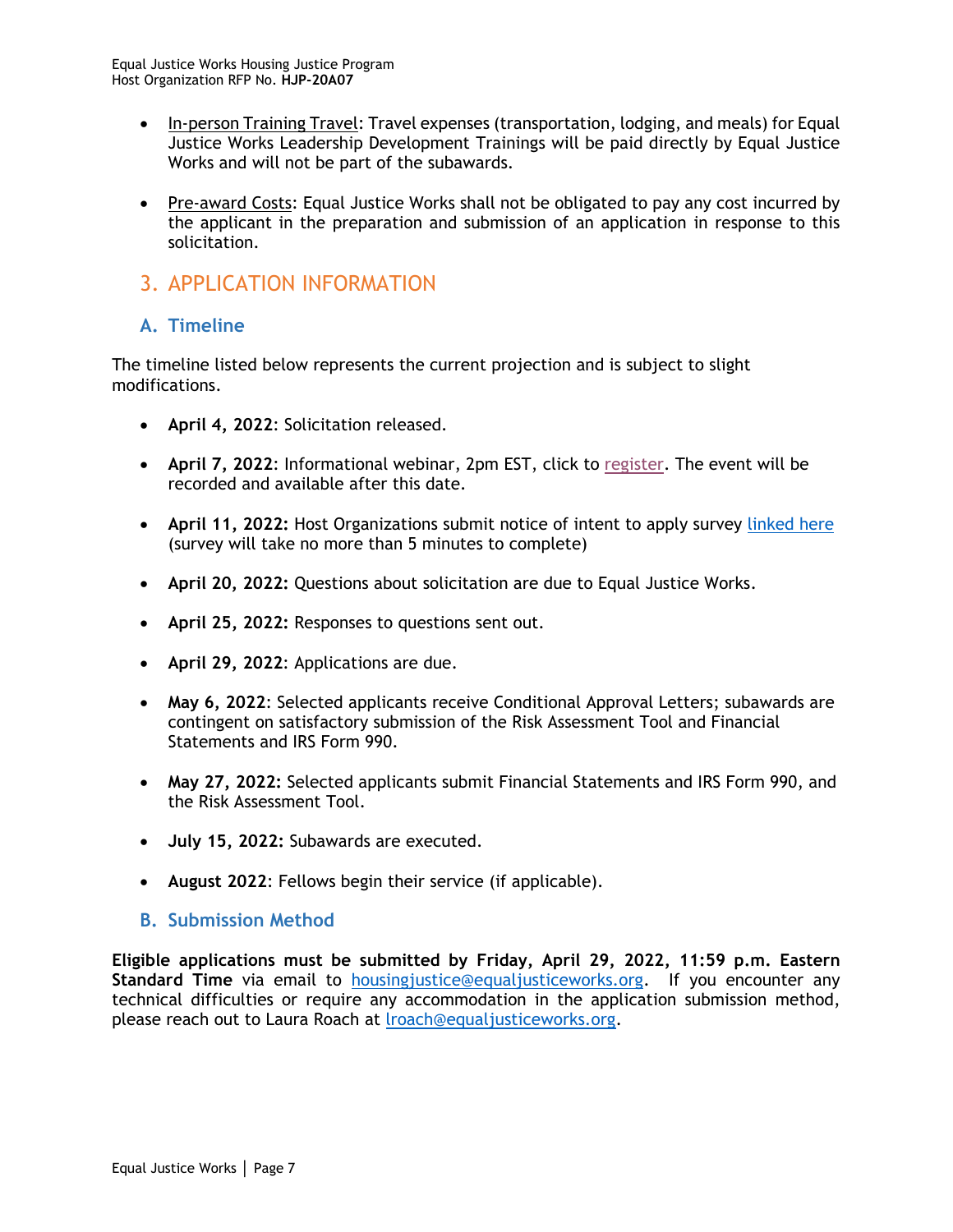#### <span id="page-13-0"></span>**C. Notice of Intent to Apply**

Please fill out this brief notice of intent to apply survey linked [here](https://www.surveymonkey.com/r/J268W95) and specify how many Fellows (lawyers and/or organizers) you are interested in applying for.

#### <span id="page-13-1"></span>**D. Questions Period**

Applicants with any questions regarding the requirements of the solicitation or the application process should contact Equal Justice Works at [housingjustice@equaljusticeworks.org](mailto:housingjustice@equaljusticeworks.org) by **April 20, 2022, 11:59 p.m. Eastern Standard Time**. Responses to questions relevant to all applicants received by April 20, 2022, will be emailed to all applicants who submitted Notices of Intent to Apply **by April 25, 2022**.

#### <span id="page-13-2"></span>**E. Application Requirements**

This section describes what an application should include.

#### <span id="page-13-3"></span>(1) Applicant Information (see Appendix 1)

The following information is required:

- 1) Organization Name please list the organization's legal name that should be used for the subaward. If the organization's legal name is different from what is listed in the SAM registration and/or DUNS registration, please provide a brief explanation in the "Additional Information" section.
- 2) DUNS number.
- 3) Employer Identification Number.
- 4) SAM Registration yes/ no; current registration expiration date (highly preferred).
- 5) Organization Address if there are multiple locations, you may list the administrative headquarters address.
- 6) Executive Director (name, phone, email).
- 7) Project Director (name, phone, email) point of contact for programmatic matters.
- 8) Fiscal Manager (name, phone, email) point of contact for financial matters.
- 9) Fellow Supervisor (name, phone, email) Fellow's direct supervisor.
- 10) Fellow Office Address, if different from the organization's address listed above.
- 11) Working Remote
	- a. Explain Fellow remote work situation if applicable.
- 12) Total Subaward Budget Requested (\$).
- 13) Number of Fellows Requested.
- 14) Additional Information (optional).
- 15) Accounting System/Internal Control Questionnaire.

#### <span id="page-13-4"></span>(2) Program Narrative (see Appendix 2)

Please refer to the program narrative template in Appendix 2 which includes the sections listed below for completion. This document should be saved and submitted as a PDF with "Program Narrative" as part of its file name, not exceeding eight single-spaced pages using the 12-point font.

a. Statement of the Problem and Need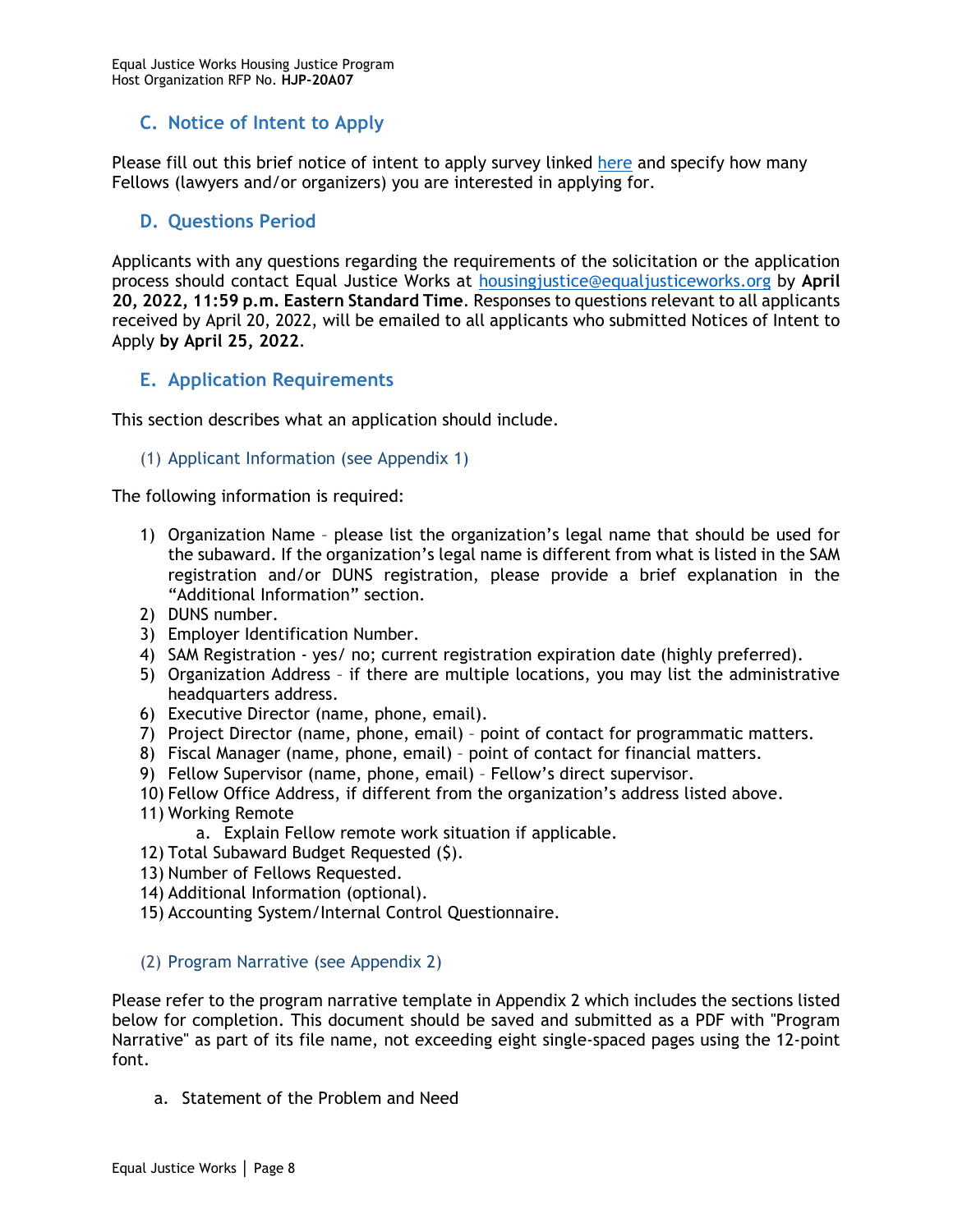- This section should include the description of problems or gaps in services and advocacy related to housing stability for low-income and underserved communities that the Fellowship project will address.
- b. Project Design and Implementation Plan
	- This section should include:
		- $\circ$  A coherent, concise, and complete plan for the implementation of the Fellowship project at the host organization that addresses the requirements and goals of the Housing Justice Program described in this solicitation. This section should reference the scope of work including key performance indicators and clearly outline dedication to direct legal and resident services and outreach, education and other deliverables as described in [Section 1.E.](#page-8-1)  [Program Information](#page-8-1)—Scope of Work.
		- $\circ$  Goals, objectives, and primary activities that will be accomplished through this project.
		- $\circ$  Types of services the Fellow will provide, the target client population, and geographic service areas (State/City/County).
		- o Anticipated project impact/target performance indicators.
		- o Plan for providing supervision, mentorship, and training to the Fellow.
		- $\circ$  Any sustainability plan to continue providing those services beyond the Fellowship.
- c. Organizational Capabilities and Competencies
	- This section should include the applicant's capacities and competencies to carry out the programmatic, administrative, and financial aspects of the program and should address the following items:
		- o Experience providing legal assistance related to housing, as applicable.
		- o Experience conducting community outreach and education.
		- o Experience organizing communities around housing justice issues, as applicable.
		- $\circ$  Relationships with community partners and referral networks in serving lowincome communities and with relevant local coalitions and/or multidisciplinary taskforces.
		- $\circ$  Relevant legal and supervisory experience of the Fellow's supervisor.
- d. Plan for Collecting Data for Performance Measures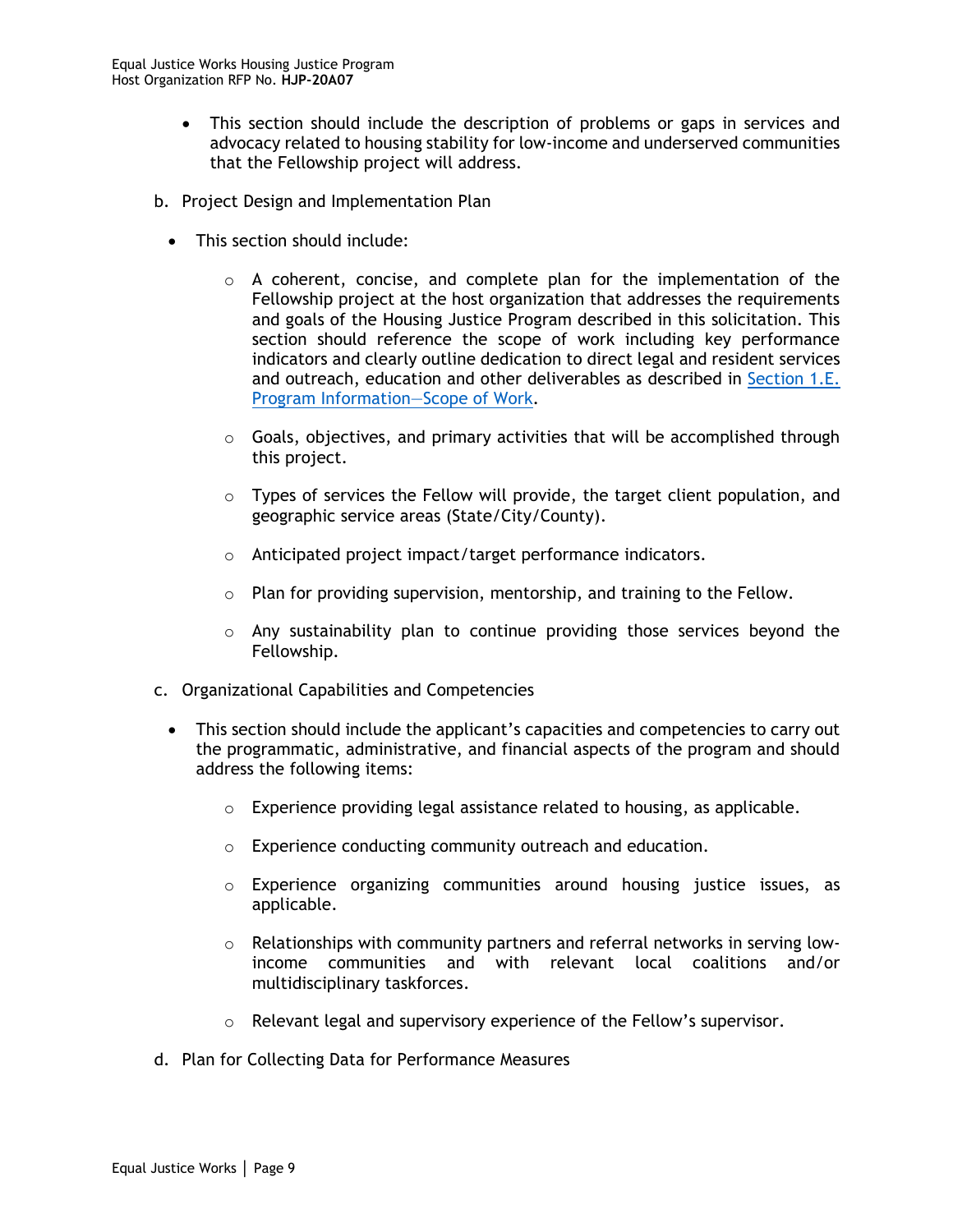- This section should describe the organization's experience and capacity to track and report data for performance measures and participate in the evaluation project.
- <span id="page-15-0"></span>(3) Budget Worksheet (see Appendix 3)

Applicants must complete the budget worksheet template to document their proposed budget, using the budget template (Appendix 3) and following the template instructions.

#### <span id="page-15-1"></span>(4) Certifications – Policy Certification (see Appendix 4)

Applicants must complete the certification form available at the application website. This information will be used to determine the applicant's eligibility for the subaward.

<span id="page-15-2"></span>(5) Certifications – Certification for Data Privacy (see Appendix 5)

Applicants must complete the certification form available at the application website. This information will be used to determine the applicant's eligibility for the subaward.

When attaching a document file to the submission email, applicants should use descriptive file names (e.g., "Program Narrative\_Organization Name" or "Budget\_Organization Name").

#### <span id="page-15-3"></span>**F. Administrative Requirements**

The below administrative requirements/documents are **not** required to be submitted at the time of Proposal Submission. Applicants will be required to complete, acknowledge, and submit the following administrative requirements upon receiving a "Conditional Approval Letter" on May 6, 2022. Upon receiving a "Conditional Approval Letter" applicants will be required to submit the following documents by **May 27, 2022.** All applicants must acknowledge that the execution of the subaward is contingent upon submission of these documents and subsequent evaluation by Equal Justice Works.

The standard terms and conditions for subawards issued by Equal Justice Works which encompasses legal, administrative, and financial management requirements for projects awarded by Equal Justice Works.

#### <span id="page-15-4"></span>(8) Financial Statements and IRS Form 990

Applicants must submit item 1 and may elect either item 2 or 3 if organization taxes have not been filed for the year preceding the date of proposal application.

| Item                                                                                       | <b>Action</b> | <b>Status</b> |
|--------------------------------------------------------------------------------------------|---------------|---------------|
| 1. IRS Form 990: Return of<br>Organization Exempt From Income<br>Tax. (Non-profits, et al) | Mandatory     | N/A           |
| OR                                                                                         |               |               |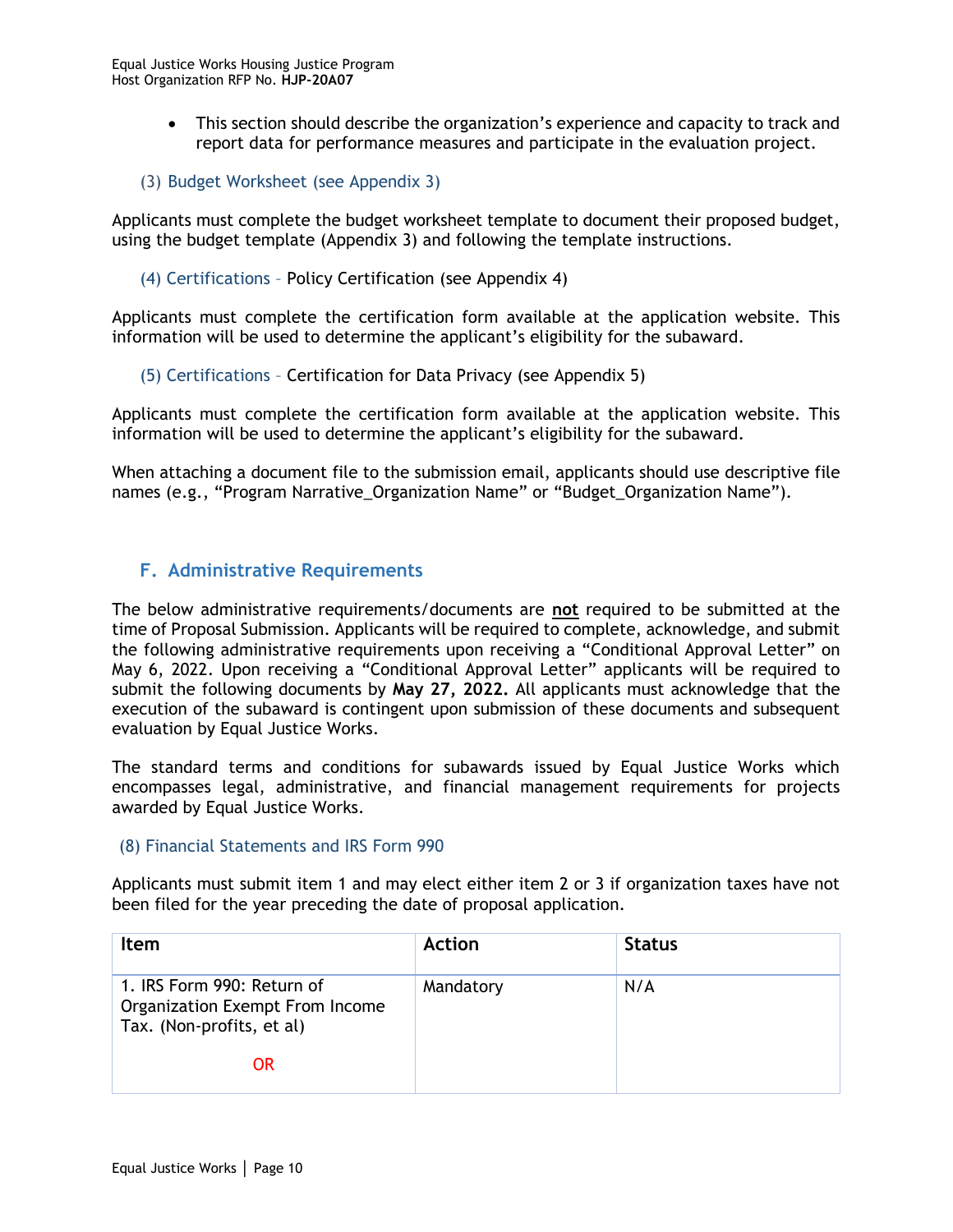| 1. IRS Tax Form (as appropriate for<br>the specific for-profit legal entity).                                                                                                                                                                                                                                                                                                        |                                                                                                                                         |                                                                                                |
|--------------------------------------------------------------------------------------------------------------------------------------------------------------------------------------------------------------------------------------------------------------------------------------------------------------------------------------------------------------------------------------|-----------------------------------------------------------------------------------------------------------------------------------------|------------------------------------------------------------------------------------------------|
| 2. Sub-recipient's individual<br>financial statements (interim or<br>annual)<br>Balance sheet or the<br>statement of financial<br>position<br>Income statement or profit<br>$\bullet$<br>and loss statement<br>Statement of cash flows<br>Statement of retained<br>$\bullet$<br>earnings/changes in equity<br>(for commercial enterprises<br>only).<br>Notes to financial statements | FOR interim reports<br>FOR annual reports<br>IF organization expends<br>more than \$750,000 of<br>federal funds within a<br>fiscal year | Unaudited<br>Audited<br>Audited (must be current<br>in the Federal Audit<br>Clearinghouse-FAC) |
| 3. Annual Report                                                                                                                                                                                                                                                                                                                                                                     | May be submitted in<br>lieu of full Financial<br><b>Statements</b>                                                                      | Audited                                                                                        |

#### <span id="page-16-0"></span>(9) Risk Assessment Tool

Applicants must complete the Risk Assessment Tool, which will be provided to selected applicants with the "Conditional Award Letter." This information will be used for preaward risk assessment.

# <span id="page-16-1"></span>4. APPLICATION REVIEW INFORMATION

Applications that meet the eligibility requirements and the prerequisites listed below will be evaluated using the criteria set forth in this section.

#### <span id="page-16-2"></span>**A. Prerequisites**

- (1) Applicants must complete and meet the minimum requirements of the Application Information Sheet, Policy Certification, and Certification for Data Privacy.
- (2) Applicants must be registered in the System for Award Management (SAM) and be in good standing with state statutes for the organization's business classification.

#### <span id="page-16-3"></span>**B. Evaluation Criteria**

(1) Project Design, Goals, and Implementation Plan (45%)